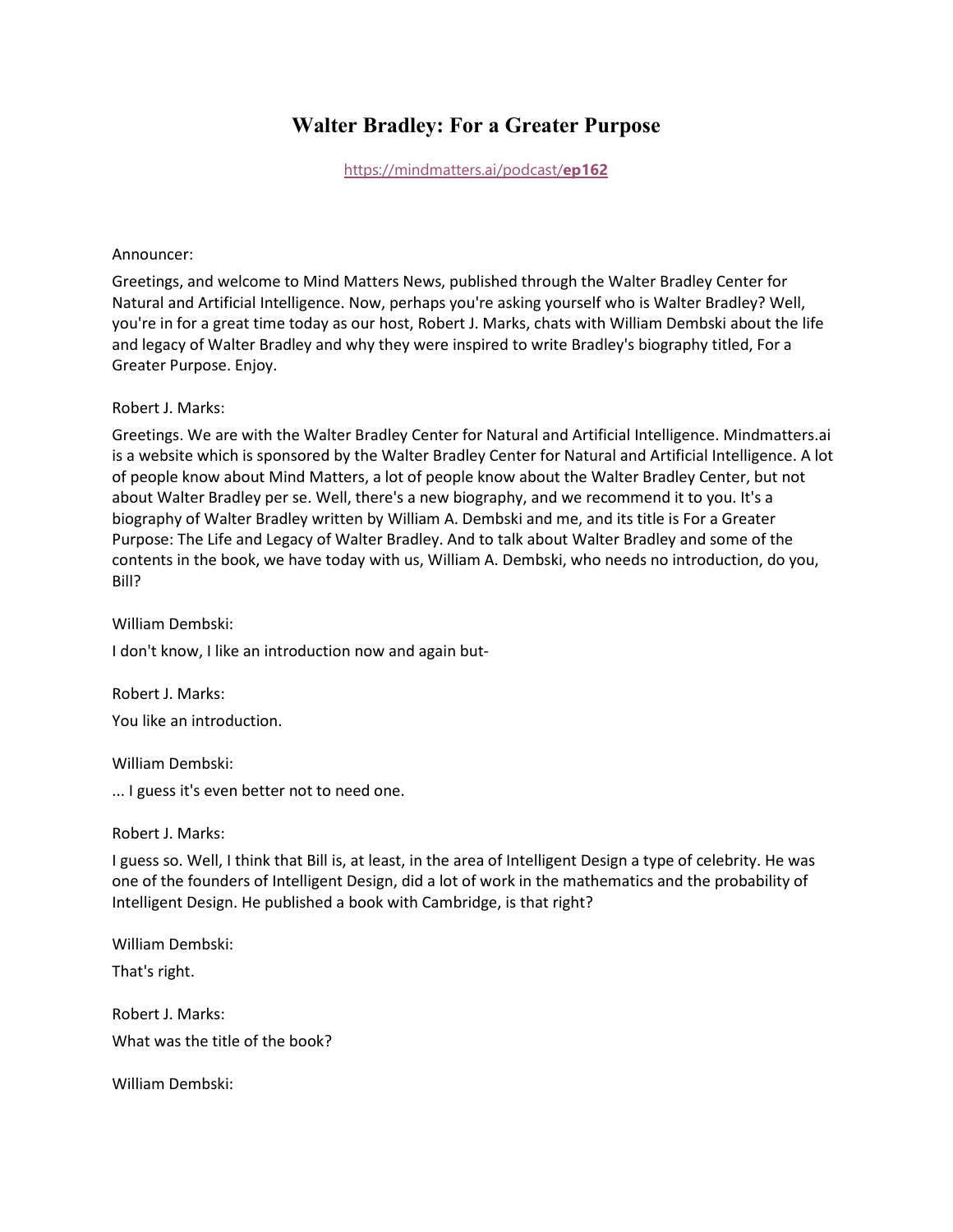## The Design Inference.

#### Robert J. Marks:

The Design Inference, which is still in print. You're looking to reprint that maybe, is that right?

#### William Dembski:

I actually got the rights back from Cambridge. I asked them for it and they gave it to me, so I'm planning a second edition.

#### Robert J. Marks:

So you're going to add to it, right? We're going to see brand new stuff on it?

#### William Dembski:

It's going to be very radically rewritten. Although, I think the core ideas will still be there.

#### Robert J. Marks:

Okay. When I came to Baylor University, I met William Dembski and we resonated. We just had a lot in common in terms of probability and genetic algorithms and evolutionary computing, and we've done quite a lot together. We've published some really good archival journal papers. We put together a book, Introduction to Evolutionary Informatics, which is available now and is a really great book. The third author of that is Winston Ewert, and that is still available. And that has to do with the mathematics of evolution, and it builds on Bill's foundational work. But we're not here to talk about that. We're here to talk about Walter Bradley.

#### Robert J. Marks:

Now, what's interesting is that we wrote a book about the biography. Again, the name of the book is For a Greater Purpose: The Life and Legacy of Walter Bradley. We're going to put a link to that in the podcast notes. Just my introduction, before I begin to query Bill. I tell the story of a retiring professor in my department whose office was cleaned up. They took his books, they took his papers, they put him outside, and just to make sure that the night person took away the box of papers and stuff, somebody wrote very boldly trash on it, and they put it on top of the box. I thought, "What a terrible metaphor for the life of a person, a career of a professor."

#### Robert J. Marks:

Now, the person I'm talking about had much more in his life than these books and these papers. But if you think about it, what does your life stand for? What does your life mean? What have you accomplished in your life? The reason I think that we wrote the book on Walter Bradley is that Walter Bradley's life exemplifies what one can do if one wants to achieve great things in academia, in ministry, in apologetics, and in other areas. We're excited about the book, and you are going to find out so very much about Walter Bradley in the book. It turns out that today's heroes are primarily people like celebrities, musicians, politicians.

#### Robert J. Marks:

We very rarely take a person of character and a person of high accomplishment and hold them up as heroes. Well, I think both Bill and I can agree that Walter Bradley is indeed our hero, and we're going to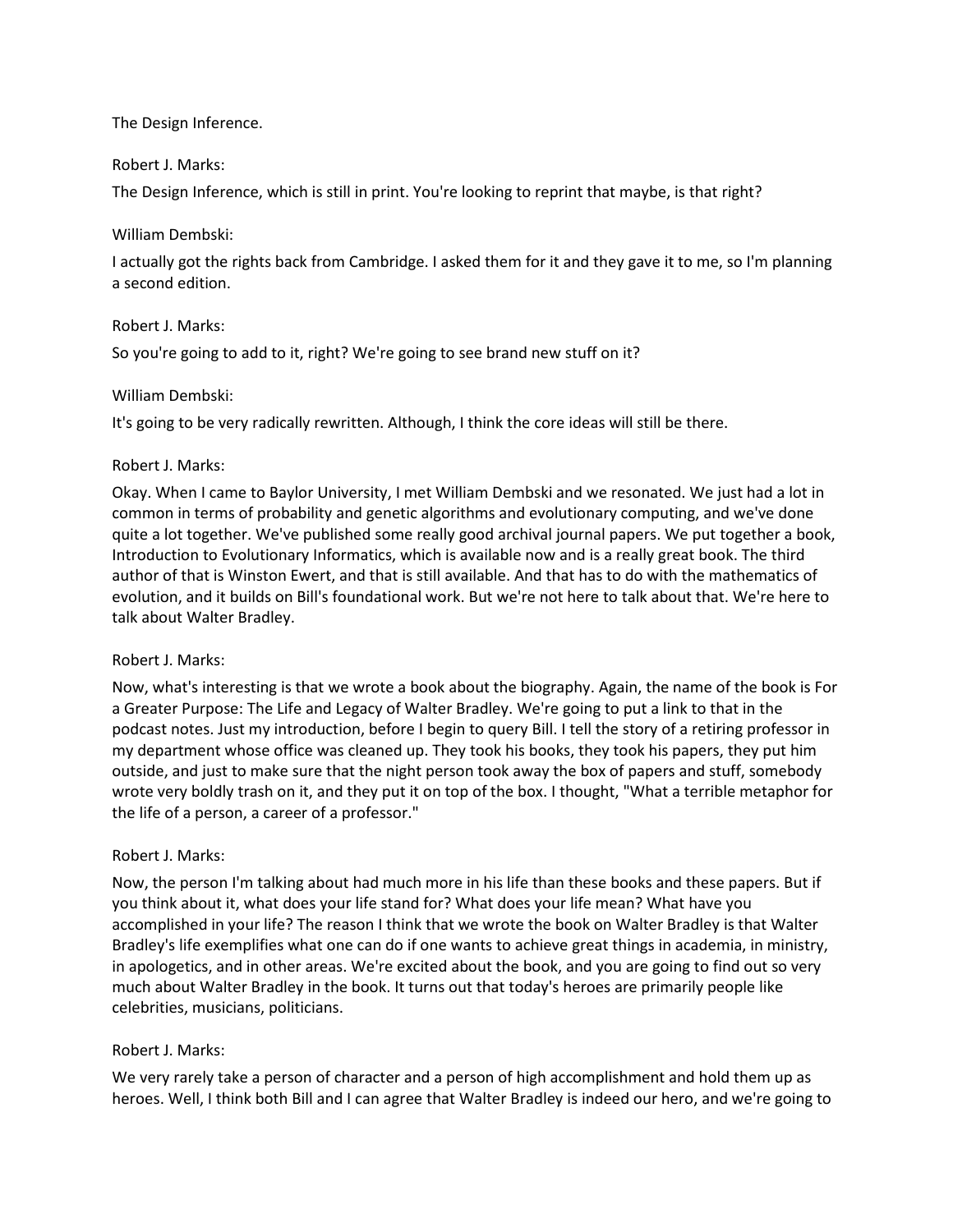find out today why he is our hero with all of the incredible stuff that he has done. And these things are covered in the book. The book, again, I think the politicians say in order to get across the point, you have to mention it three times. So this is the third time that I'll mention it, For a Greater Purpose: The Life and Legacy of Walter Bradley.

# Robert J. Marks:

The irony about Walter's life is that you cannot be like Walter Bradley by trying to be like Walter Bradley. Rather, you are like Walter Bradley if you spend your life, as the book says, for a greater purpose. Not looking at your accomplishments and not looking at things that you would like to do to build up your legacy, but to do things that should be done for the purpose of doing them right. Bill Dembski, Walter Bradley and I met at Baylor University, and you were somewhat instrumental in getting Walter Bradley to Baylor, in a sense. You gave some input into the provost at the time.

## William Dembski:

Yeah, I was at least for a time in my tenure at Baylor, or stay at Baylor, I should say, I was never even on a tenure track, but I had some connections and influence with people that were doing hiring. There was this big vision at Baylor to turn Baylor into a full fledged research university, but that was also faithful to its Christian commitments. So they were looking for faculty that were both excellent in their research and also committed Christians.

# William Dembski:

Walter's name was one that was floated, and I was asked to make some initial inquiries with Walter, whether he might be interested in coming to Baylor. After that, it quickly shifted over to the provosts' office and it seemed that they were just very excited to the prospect of bringing Walter on, and they did indeed. I think it was around 2002, and then with Walter here, that led to him recruiting you. So you had this-

Robert J. Marks:

That's right.

## William Dembski:

... like the dominoes were falling and then you and I-

## Robert J. Marks:

And I was the second domino. Yeah, Walter Bradley recruited me to come to Baylor. The President at the time, Robert Sloan, writes a testimonial in the biography of Walter Bradley. This is what Robert Sloan, the President of Baylor University, currently the President of Houston Baptist University, writes about Walter Bradley when he came to Baylor University. This is very typical of the accolades that we get about Bradley. It says, "Walter Bradley is one of the most remarkable Christian scholars I've ever known." That's saying a lot because Walter Bradley is one of a number of different faculty, but for Robert Sloan to say that he is one of the most remarkable Christian scholars I've ever known as saying a lot.

Robert J. Marks: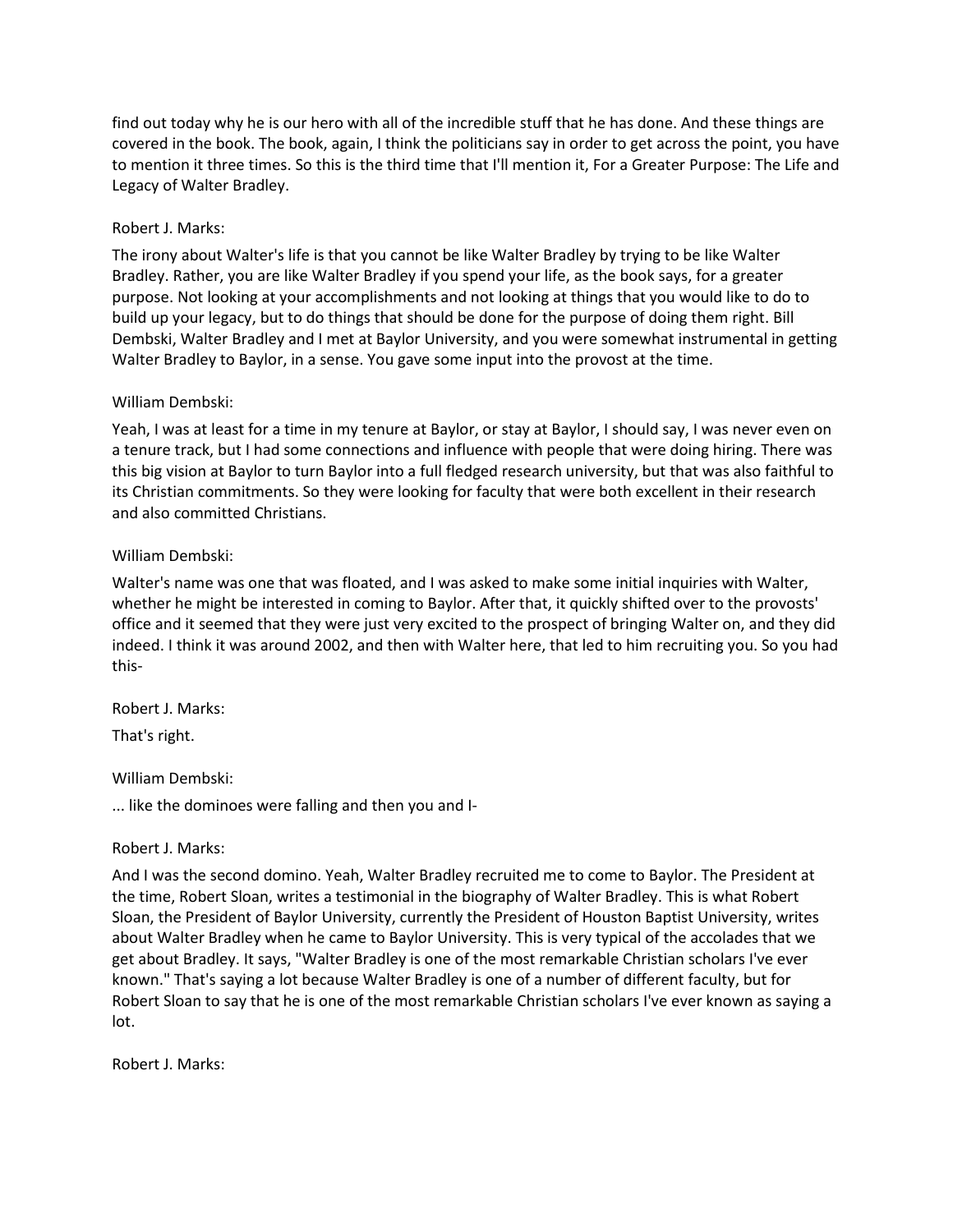He said, "All of us, as his colleagues, were encouraged by his enormous capacity to integrate historic Christian faith with cutting edge scientific thinking." So that was Walter Bradley's accolades from Robert Sloan who was the President of Baylor. Now we have another one here, let me see if I can find it. This is from the previous Provost at Baylor University, that was David Jeffrey. I don't remember what he said, but David Jeffrey was the one that hired me with the approval of Robert Sloan. Yeah, the accolades are really, really high for Walter Bradley.

#### William Dembski:

There are just so many endorsements and paragraphs written at the end of the book about him. I was just reading it the other night when I saw the passage from David Lyle Jeffrey. So it's there, it's just probably hard to find.

#### Robert J. Marks:

Yeah, it's so much. Yeah, because there's so many things at the end. Let me read some of the other accolades, and these are from celebrities in the philosophy and apologetics community. We have people like William Lane Craig saying, "Walter Bradley is one of the most extraordinary men I have ever known. I am in awe of him." That's a comment again from William Lane Craig. We have Douglas Axe, who those of you that are familiar with the Discovery Institute know about. Douglas Axe said, "Luminaries like Walter Bradley paved the way for me to dedicate my career to advanced design thinking in biology."

#### Robert J. Marks:

We have a number of other ones. Let's see. We have Brian Thomas, who is a professor here in the Department of Electrical and Computer Engineering at Baylor University says, "Walter was instrumental in helping me understand that my gifts and talents as an engineer could be used to serve the poor and marginalized." Hopefully, we can get to this, what professor Thomas was talking about. Walter was one of the founders of the idea of appropriate technology. The idea is that in developing countries, you do not need a new supercomputer, you need technology, which is going to help the country where it's at. And Walter Bradley was a pioneer in this.

#### Robert J. Marks:

One of the things he did is noticed around the world that coconuts were a waste product. In fact, coconut hulls used to accumulate on the grounds of these developing countries, and they used to fill up with water. Just like abandoned tires, mosquitoes would lay their eggs in there. It would be a great farm for mosquitoes coming out. The question is, is how could coconuts be used in order to, in a free market situation, to do some incredible things? So Walter was the pioneer of that.

#### Robert J. Marks:

His idea was to go into these different countries and not help the people, but rather help the people help themselves. The idea was to set up a company which nationals could take over, they could run and use their local natural resources in order to perpetuate the business. Then Walter would step away and the business would continue. This is what professor Brian Thomas in our department is still doing. He goes to places such as Haiti, he used to go to Africa, still does Central America, and help the poor and marginalized. One of the things he did, for example, which was really cool, and this was under the sponsorship of the Bradley Center, he went to Haiti and one of the fascinating things is that everybody in the world today has a cell phone, no matter where you go.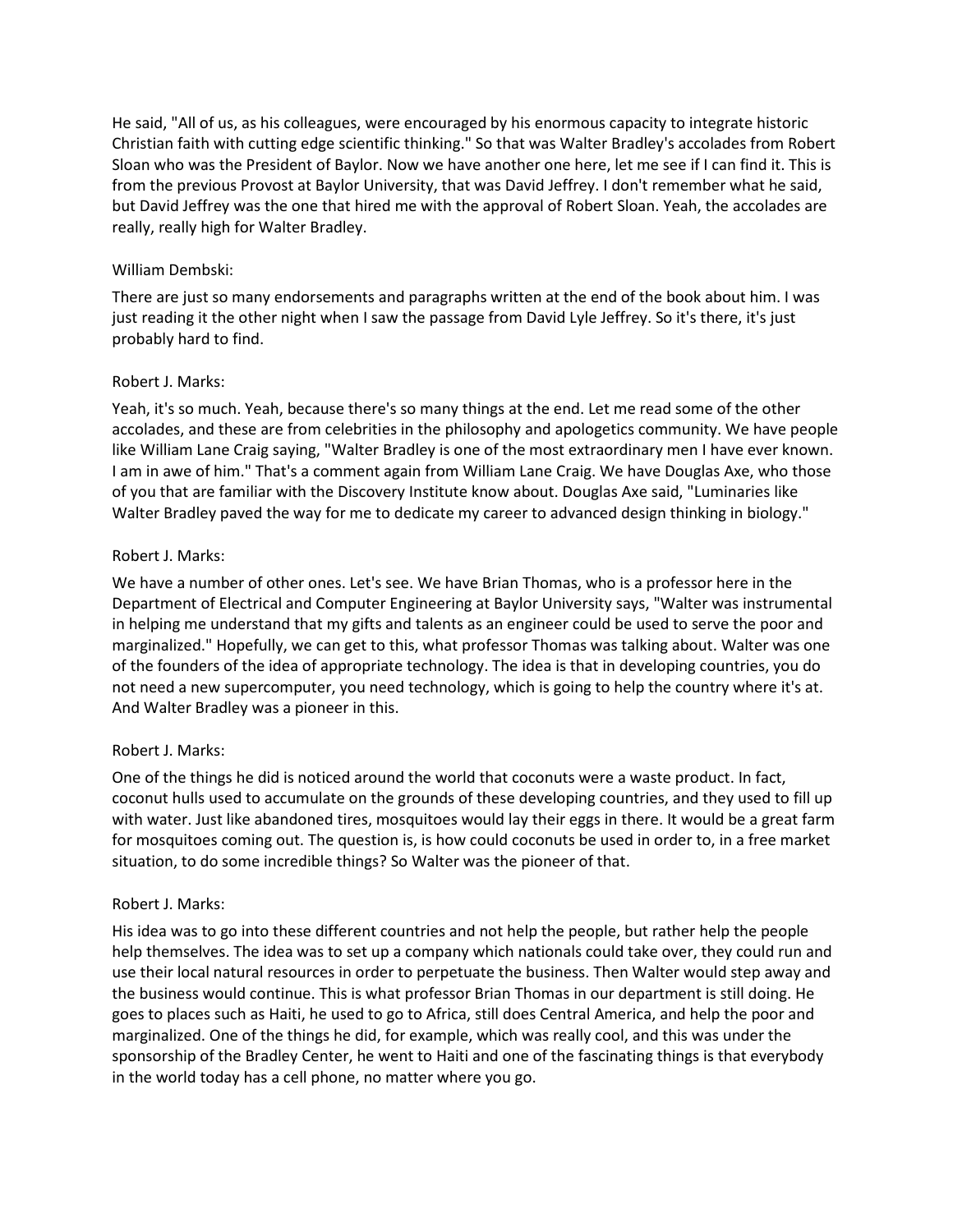#### Robert J. Marks:

But the problem is they have problems with WiFi, with reception, but more importantly, they have problems with recharging their cell phones. He ran around and started these little micro businesses where he put out solar panels and nationals would run little businesses where people could take their cell phones and get them recharged for a small fee. So he had these little micro businesses all around. This is just a classic example of so-called appropriate technology. But this is the tip of the iceberg. Walter did a number of other things. One of the other things he did was the co-author on just a classic book, The Mystery of Life's Origin. Bill, I wonder if you could comment on the Mystery of Life's Origin and maybe the impact that Walter's book had on you?

# William Dembski:

Sure. Well, in the mid '80s, when that came out, the work, the books, popular books that were critical of evolutionary theory and origin of life that were naturalistic origin of life accounts was largely the Young Earth Creationist literature. There were some good valid insights there, but it was also always combined with a Young Earth's 6/24 hour day creation approach. There was always this sense of conflation of science and religion, and then in the end people on the atheistic side could always say, "Well, it's really just a science versus religion controversy."

## William Dembski:

What this book did was it really put the whole question of the origin of life as a science versus science controversy and showed that all these naturalistic scenarios for explaining how life could have arisen by purely materialistic means couldn't work. That there was an information problem and an entropy problem that was in Super Bowl for these materialistic scenarios. The thing is the book was published by Philosophical Library. This is a publisher that had published eight Nobel Laureates. It was respectable, it was finally getting out of the Christian publishing ghetto and getting this material out in front of the mainstream audience.

## William Dembski:

I don't mean to be unkind and say Christian publishing ghetto, but there's a sense in which credibility is just so hard one, and this is what was really needed to get that book. Get at the eyeballs that it needed from the people who understood what the debate was and could really engage in it. So it was groundbreaking. It came out in the, I think, it was 1984/85. In the appendix it raised the question of, "Well, if naturalistic or materialistic origin scenarios don't work, then what could?" It raised the possibility of intelligent design.

## William Dembski:

The thing is with the origin of life, if you don't have a naturalistic origin of life, then you really don't have a naturalistic theory of evolution because evolution, biological evolution, is downstream from an origin of life. If you've got a gaping hole at the start, everything that follows isn't going to work either. It was a huge event. I give Walter credit, John Buell who was with the foundation, or actually, I think it was Probe Ministries at the time that got behind it. Charlie Thaxton and Roger Olson, and it was just wonderful to see 35 years later this new addition.

## William Dembski:

It's not just a new addition, it's not like it's just been lightly touched up. I mean, you have all these contributions by luminaries in the field of origin of life coming at it from various perspectives and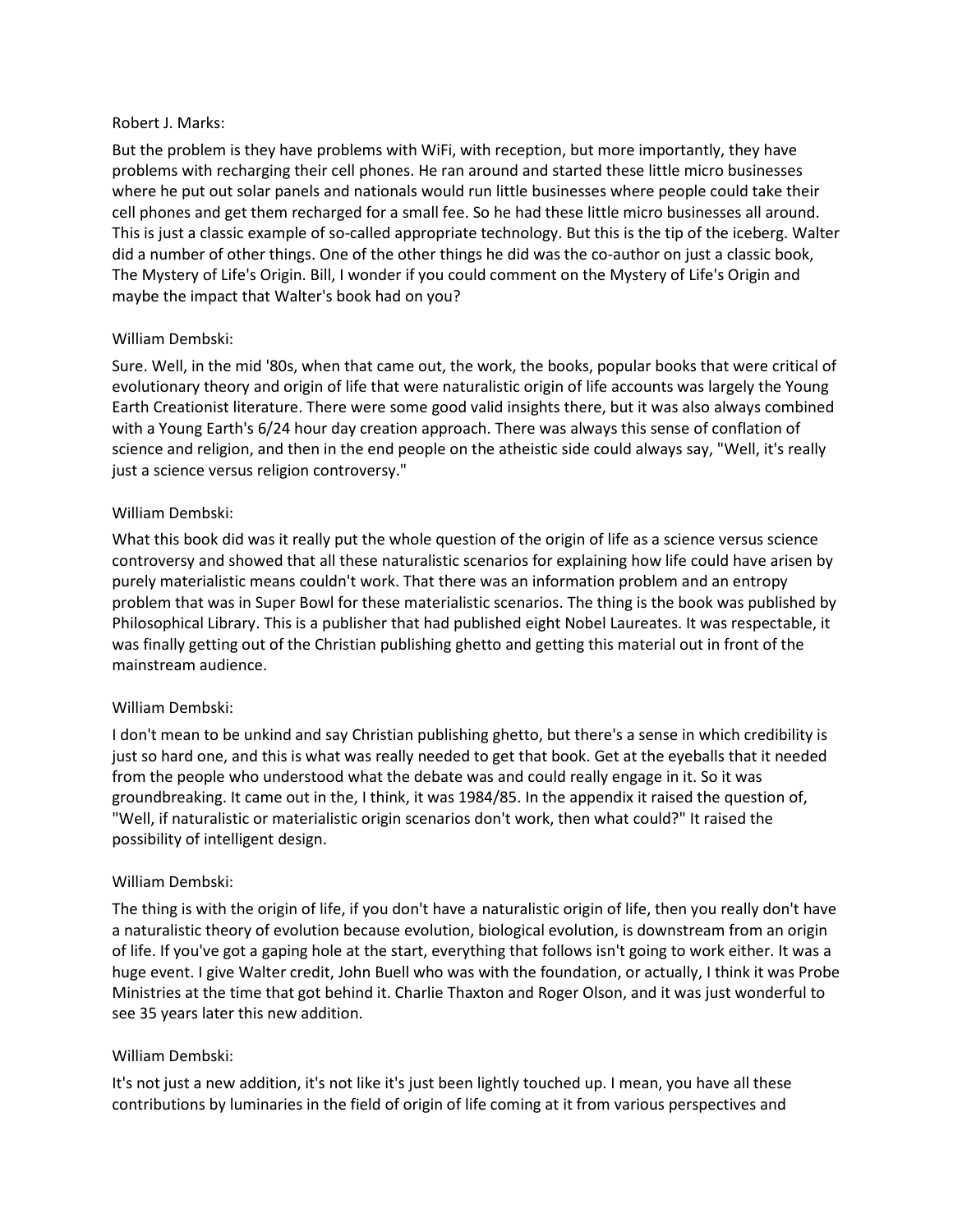disciplines, and really bringing it up-to-date. So here you have a 35th anniversary edition, but that really does bring the discussion up-to-date. Nothing has really changed except that the problems have gotten worse for the materialists. The information problem is worse for them, so the case that Walter Bradley and his colleagues made back 35 years ago is, if anything, stronger now.

# Robert J. Marks:

Yes, and it turns out that Walter's work has been celebrated by some pretty top flight scientists. We have Fritz Schaefer, for example, who gives a comment on Walter Bradley in the book. Fritz has been nominated for the Nobel Prize a few times in chemistry. And Marlan Scully, who is a PhD and a member of the National Academy of Sciences. This is what Scully wrote, "Walter is an outstanding example and role model for young faculty. He greatly improved engineering at both Texas A&M and Baylor. Walter is a great friend and colleague. He is indeed, and in fact, a distinguished professor and a Christian."

## Robert J. Marks:

Yeah, Walter, in writing and co-authoring the Mystery of Life's Origin hit a nerve with some people. Some people didn't like the fact that his last chapter had to do with possible theistic solutions to this. That's one of the things that the authors of the Mystery of Life's Origin did. They didn't talk about theology or anything. They laid out the possibilities of, at the end of the book, after going through all the problems, they laid out all of the possibilities for the Mystery of Life's Origin. Could it have been panspermia where life was planted here? Could it have been just spontaneous generation where chemicals turned into life?

# Robert J. Marks:

That was basically what they debunked in the book, and there is also the possibility of a creative God. So he presented a small section, or the authors presented a small section at the end of the book about that. I don't know, people didn't like that. I don't know why they don't like that explanation, Bill. What's the deal?

## William Dembski:

Well, I think it's a matter of presuppositions, right?

Robert J. Marks:

It is a matter of presuppositions.

## William Dembski:

If you want the world to be a certain way, and if God is not supposed to be part of that, then anything that would point to it becomes a challenge, and there are other people who just don't like it.

## Robert J. Marks:

Well, this brings up one of my favorite Walter Bradley's stories. He was under a deposition for textbooks in Texas, and Walter is from Texas. Texas adopts textbooks and things such as biology, and there's always a question of the degree to which evolution should be presented. Should the controversy be also presented? Walter was on deposition by the opposition and it was an ACLU lawyer that came up and says, "Dr. Bradley," they always say Dr. Bradley in a most condescending tone that they possibly can. He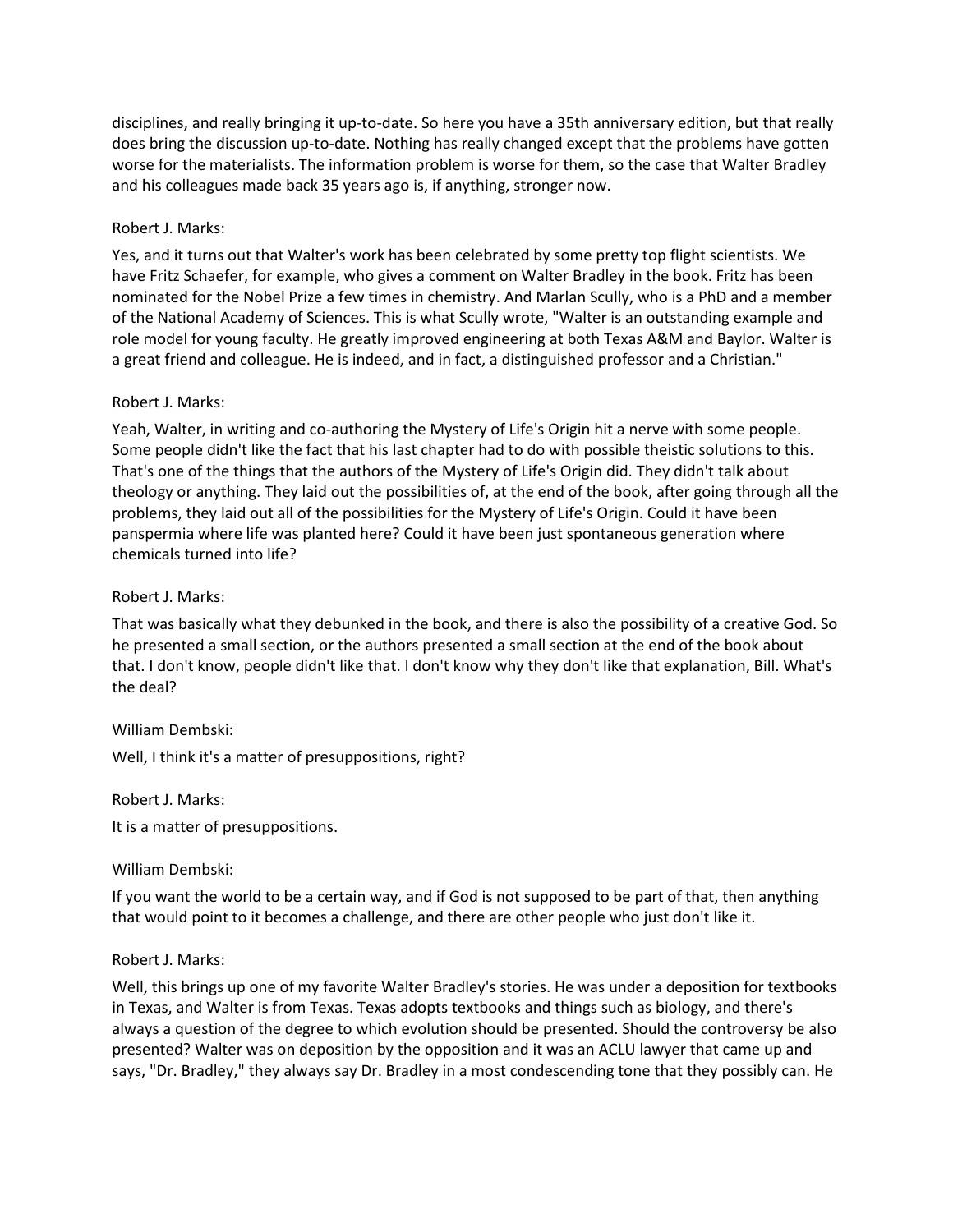said, "Are you a Christian?" Walter says, "Why, yes I am." He says, "Dr. Bradley, how is it then that you can be objective when looking at scientific issues if you're a Christian?"

## Robert J. Marks:

Walter shot back, he says, "Well, I'm not really the one that is not objective. You live in a little silo of materialism. You can't see outside of this silo. I live in a much larger perspective, a much larger worldview. My question is not whether or not God did it, my question is how did God do it? I would submit to you, sir, that you are the one with a narrow perspective on life and I have a much more broader perspective and could therefore be much more objective in my analysis than you and your ilk." It shut up the ACLU lawyer, and he, totally, he changed the topic immediately, which I thought was just a genius response on Walter's side.

# Robert J. Marks:

We had contributions from a lot of people. If you get the book and read it, you'll see indeed that this is the case. The forward to the book is by the great Christian philosopher, J.P. Moreland, who knew Walter personally when they worked together at the Colorado School of Mines. He tells a very interesting story in the beginning of book about his relationship with Walter Bradley. We wrote the, For a Greater Purpose: The Life and Legacy of Walter Bradley, not necessarily to celebrate the life of Walter Bradley, which we certainly want to do, but it is rather to lay out an example of what somebody in academia, specifically, and more general in life can do, and still do their day jobs.

# Robert J. Marks:

What he was able to do in terms of ministry, in terms of outreach, in terms of appropriate technology, in terms of crisis pregnancy centers even is just astonishing. That's what we want to talk about. I wanted to talk, first of all, about when Walter Bradley was a professor, and one of the things that he wanted to do was he wanted to talk about his faith and science. He talked about engineering and he wanted to talk about his faith, and he and his wife, they said, "Walter, you have to go in and you have to say something." Walter went in and said, "I was going to say something about my faith and then I chickened out."

## Robert J. Marks:

They went home and they prayed some more, and then Walter went in the next day and said, "Okay, today I'm going to share my faith." He went in and he chickened out. You can see in the book that he did this for 22 times before he had the guts to actually make the presentation in class about his faith. It wasn't proselytizing, it was simply saying that, "I want you to know that I'm a Christian, and as a result of that, I hope that you see its impact on the way that it treats you." Then Walter went, ultimately, around to different universities, including where I was at with the University of Washington sharing with faculty how to live out loud as a Christian.

# Robert J. Marks:

If you have followed academia today, you know that this idea of Christianity being talked about on college campuses is not celebrated very much. One time Walter was sharing his faith and the associate provost, this was at Texas A&M University, sent out a memo to 2,500 faculty saying, "You shall not talk about Christianity in the classroom." Wow, this was probably in response to Walter's doing this at Texas A&M. This was a number of years ago, of course, I'm sure that this assistant provost moved on. Walter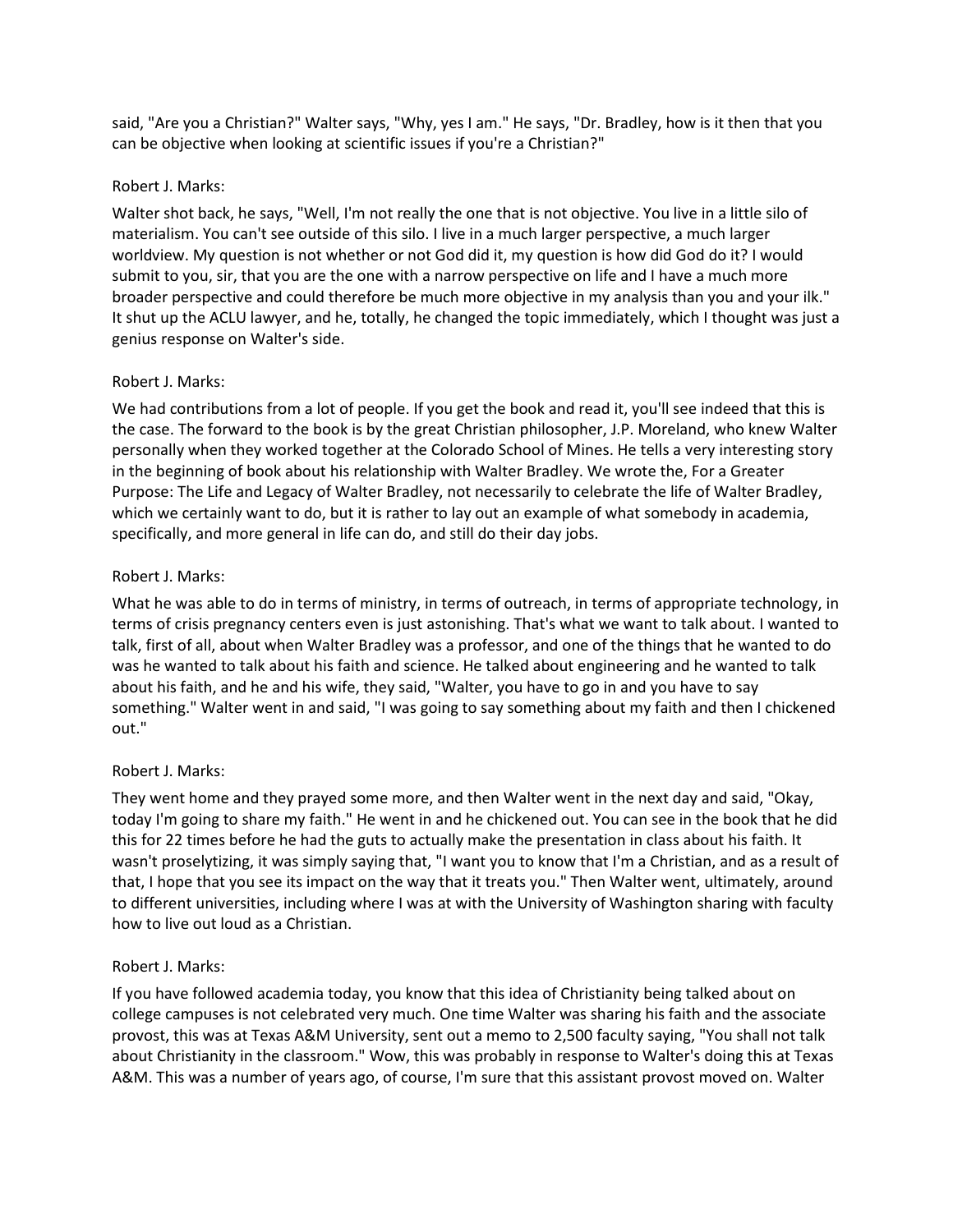immediately called them up, and this is one thing about Walter, he had a lot of guts. He called them up and says, "Look, you and I need to sit down and talk."

#### Robert J. Marks:

He went over and very politely said, "Okay, I think this might be a good idea not to be able to share your faith in the classroom. But if you do this, how are we going to keep quiet all of the people that dis Christianity and say that Christianity has nothing to do with science, that Christianity has nothing to do with the pursuit of knowledge. We have to get a rule where this doesn't happen either. How are we going to do that?" The assistant provost paused for a second and he said, "You know, I never really thought of it that way." As a result, the assistant provost put out a memo and the memo basically retracted his previous criteria and he said, "Just be careful about talking about your faith to make sure that you don't alienate any of the students."

#### Robert J. Marks:

Which I think was probably a fair thing. But I thought that was a very fascinating response that we had from Walter Bradley in terms of defending his ability and in the United States and our First Amendment rights to share faith, at least in public forums. Now, both Bill and I have had challenges at Baylor, and one of those was Bill with the Polanyi Center, which was... I forget what years were that, Bill.

## William Dembski:

1999 to 2000.

#### Robert J. Marks:

Yeah, and Walter was very supportive in your conflict with Baylor at that time. Tell us what was going on there?

#### William Dembski:

Well, he was, I think, probably cheering from the sidelines because he was at A&M at that time. He didn't come on to Baylor faculty until 2002. So he and I knew each other, we were very friendly and so I think he was certainly supportive of the type of research that I did. But it was an incredibly contentious time in the history of the university. The faculty were very divided over where Robert Sloan was trying to take the school because I think there was a secular arm to the faculty that was really just hoping that Baylor would blend in with the other secular schools and that its Christian identity would be muted.

#### William Dembski:

If anything, Robert Sloan wanted to bring that Christian identity to the forefront, but then also improve the quality of the school by hiring research professors such as Walter and yourself. There was a real tug of war at the school and I was caught something in the middle there because I was this poster child in some way for what the President was trying to do with the school. The thing is I wasn't particularly diplomatic or politically astute at the time. I think if there was a time machine for putting the present me back into the old me, the Polanyi Center might still be around, but such was the case.

## William Dembski:

But, yeah, Walter, I mean, he and I actually met, it was as far back as 1992 at a conference in Dallas. It was a conference about the then recently written book by Phil Johnson, Darwin On Trial. So he showed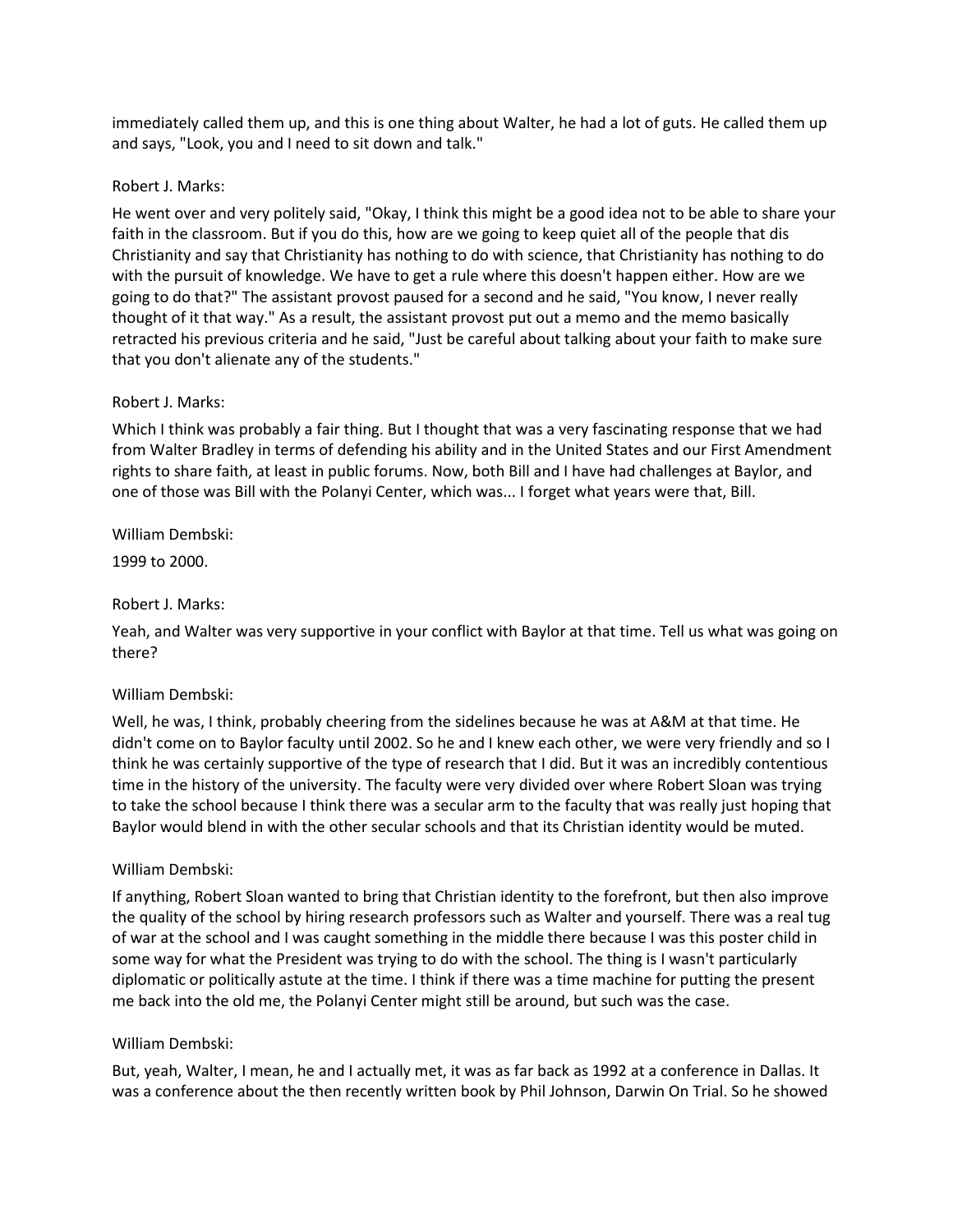up there. He is not one of the main participants, but how do I want to put this, there were participants that were invited to do talks and write up their talks basically to contribute to a volume. But he was more there as a commentator. But I just remember seeing him there for the first time and thinking he was an impressive guy and our paths just kept crossing over the years.

# William Dembski:

With his in intelligent design, especially at the level of cosmology, fine tuning, seeing the hand of design in the structure of the universe and then also with the origin of life. And then my work more focused on the mathematics of design detection and then applying these ideas to evolutionary theory, our paths kept crossing. It's always been cordial and it's been a joy to work with him.

# Robert J. Marks:

Yeah, that's great. Baylor in maintaining its Christian identity is not unique. In history, there's been a lot of universities that started with the Christian identity and went by the wayside. I'm thinking, initially, probably in England, Oxford, and Cambridge.

# William Dembski:

Well, but just in the US, just virtually all the universities up until the late 1800s, I think Cornell was the first university that was really started on explicitly secular principles. But virtually every school, if you look at their mottoes, there's some biblical theme there that's there and that's expressing what they're trying to accomplish. But that has been the consistent pattern in the 20th century. It was that schools that had a Christian identity, that identity kept being drowned out, and just it really didn't do much to distinguish the schooler too. The emphasis was much more, I think, with blending in and not having that Christian identity play much of a role, if any.

## Robert J. Marks:

So what happened there? What happened at Princeton? What happened at Harvard? What are steps that somebody like Baylor can take in order to not go down that slippery path again?

# William Dembski:

Yeah, well, I don't know. Each school I think has its own story. Harvard, there's a whole big Unitarian move in Massachusetts at the time. Princeton, there is certainly, with the seminary and the university, there's some illustrious theologians connected with it. But I think there's a big cultural move I think towards a secular naturalistic point of view in which God and Christianity seems less and less plausible, less and less important. You think about who were the most important thinkers, the most respected intellectuals, the public intellectuals of the age, 17th, 18th century America would be the preachers, the theologians. But then when you get into the 19th century, especially post-Darwin, post-enlightenment, I think you get a much more secular view that doesn't really see Christianity as the central truth that ties everything together.

## William Dembski:

The scientists, the business people, the titans of industry, these are the people that start getting the most play. They're the ones that have the respect. These are the people that you listen to. I think we see it even in our day. It's with COVID-19, science tells us to do this. And nothing against science, but I think often when you hear that science tells us this, it's not that science itself is telling us this, it's that certain people with certain biases are using science to try to get you to do something, which is different.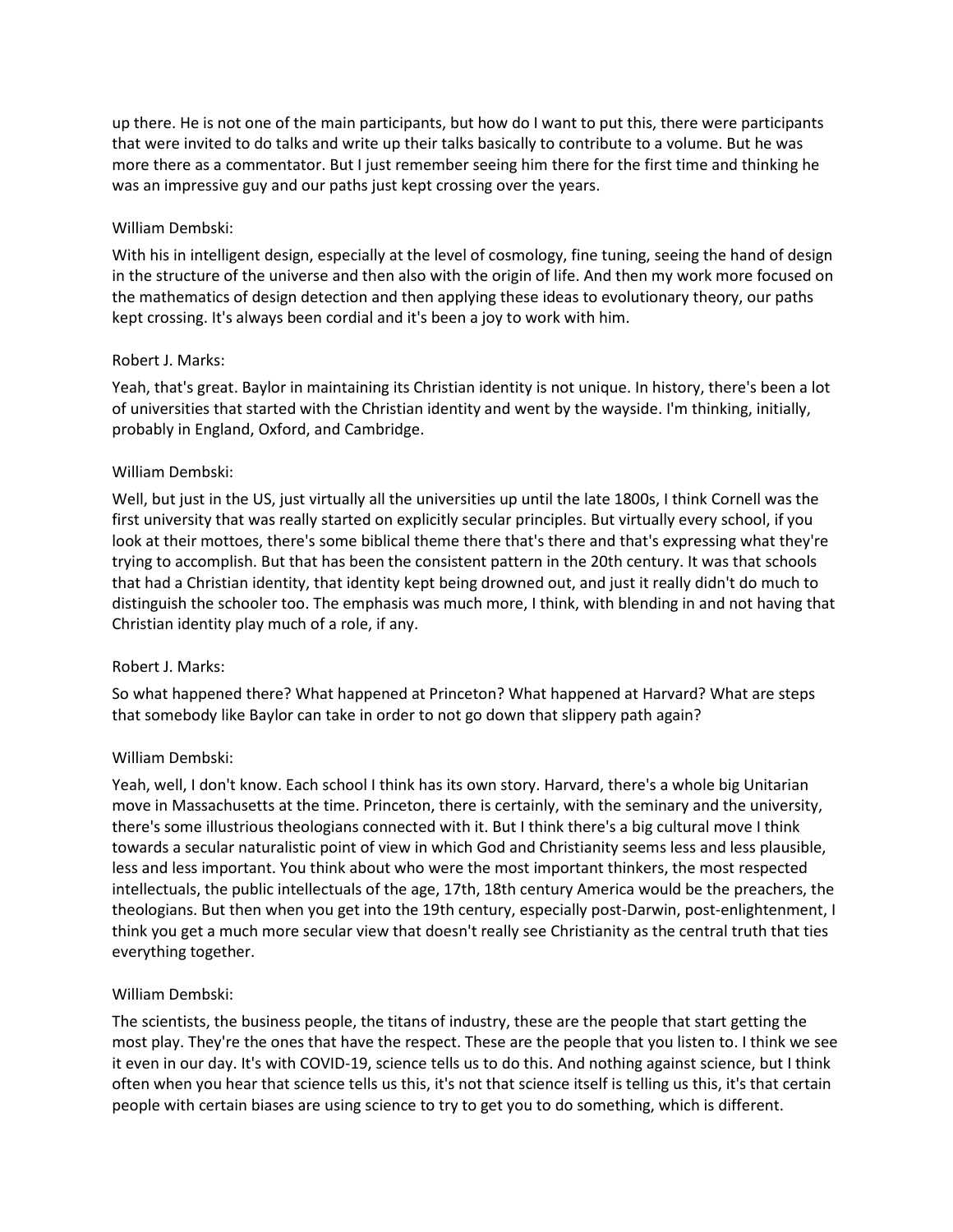#### Robert J. Marks:

Exactly. Yes, and science has been again and again and again shown to be incorrect. There's a lot of stuff that does stack, but I'm thinking about George Washington, for example, dying because they bled him to death, I mean, that was science at the time. I'm thinking about John West, great documentary. If you have time to watch it, I would recommend it highly, called Human Zoos on YouTube. Watch it, and how the science of Eugenetics... did I say that right?

William Dembski:

Eugenics.

Robert J. Marks:

Eugenics, Eugenics. Okay, Eugenics. How the science of Eugenics was used to substantiate racism in the early 20th century for quite a long time. This was not something which is isolated among a bunch of bigots, but was a science which, "science", that was accepted by places such as Harvard and Princeton and the Smithsonian and other places. You always have to ask yourself with the history of so-called science and what science says is what makes us sure that today science is telling us what is right. There is established science and then there's science which is spun for political reasons and such.

#### Robert J. Marks:

That's something which probably needs to be avoided quite a bit. This is fascinating. One of the other things about Walter is he had a lot of guts. We talked about the idea when he went to the associate provost and he said, "We have to make sure that the professors also stopped dissing Christianity. They can't keep knocking Christianity. If you want to play fair across the board," and this changed the provost mind.

William Dembski: He had such a disarming way.

Robert J. Marks: He did and he's so-

William Dembski:

But the thing is it is just sticking the stiletto in, though, you know what I mean?

Robert J. Marks: It is.

William Dembski:

He was a master. He is a master.

Robert J. Marks:

But he does it so wonderfully. He finally asked the provost, he said, "Where did this complaint come from?" It turned out it came from two atheist professors, the provost finally admitted. So Walter, in true fashion of Walter Bradley, contacted the two professors that were atheists and said, "Let's set up a time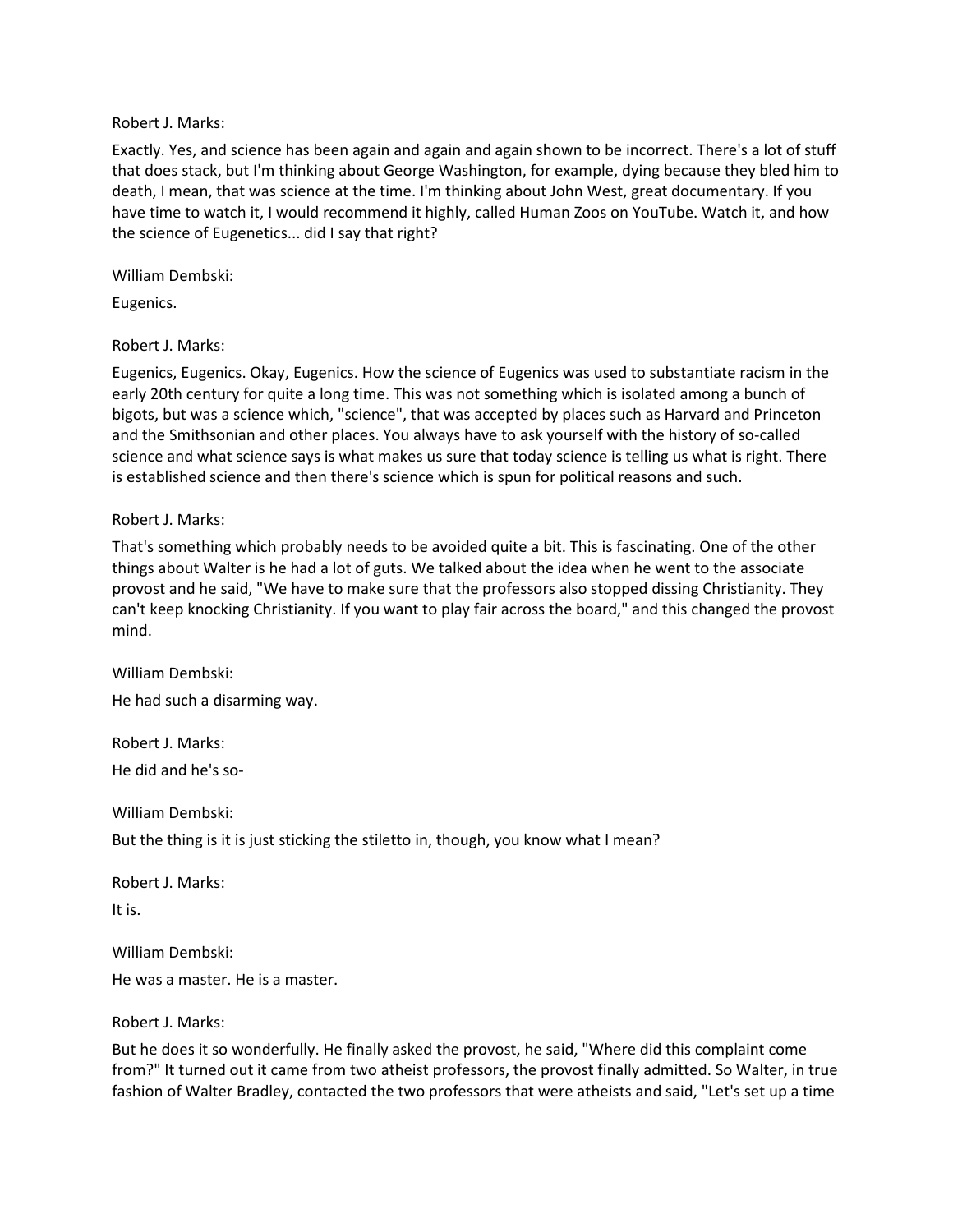and meet and I'd like to talk to you about this." He never got a response. They didn't do anything. Something else that was very bold that Walter did, Baylor does not allow atheist student groups, but there was nevertheless an atheist student group that met on the Baylor campus.

## Robert J. Marks:

Now, I don't know what your initial reaction would be, but mine would be something like, "We have to go in there, pound our fist, and we have to say these atheists cannot meet on the campus." Walter didn't do that. He decided that he would join the atheist group, sit down and have a chat with them. He sat down and had a chat with them and went over some of their objections and then ultimately invited them over to his house. This atheist group met with Walter for a number of different weeks, and finally, the whole group disbanded because of what Walter did. He killed the atheist group with his love, with his compassion. I tell you, that's another example of taking a lot of guts to do things.

# Robert J. Marks:

We're talking again about Walter Bradley's book and many of these stories and other stories are covered in the book written by, authored by William Dembski and I called For a Greater Purpose: The Life and Legacy of Walter Bradley. We're going to put a link to that and it's available on amazon.com. There's no doubt that you will enjoy it. It's a wonderful, wonderful biography, and you will learn a lot. You will learn a lot about what you can do in order to increase your ministry, in order to increase your effect on people doing your day job. Walter did all of this stuff while being a very successful researcher in mechanical engineering. He attracted millions of dollars in external grants and was just a model of what a mechanical engineering professor should do.

## Robert J. Marks:

But in his spare time he did these incredible things. One of the things that Walter did, and this is outlined in the book also, is he had the guts to go to over, well, hundreds of campuses and make a presentation called scientific evidence for the existence of God. That's a pretty provocative title. Have you ever heard him give that talk, Bill?

## William Dembski:

I'm sure I have. I don't remember that title exactly, but I know that, that was the theme that he was always hammering.

## Robert J. Marks:

Yes, and he's given it here, he's given it in dozens of foreign countries. Of course, with a title like that on a religious unfriendly campuses, he drew quite a crowd and it was always he always presented it, like you said, Bill, in this very disarming manner. And he was asked questions at the end and he was all always able to answer them calmly and convincingly. Often the entire meeting would leave and there would always be students which come up and wanted to talk more about it. He had an incredible impact. That's one of the first places that I met Walter Bradley when I was at the University of Washington. He came there and did that sort of thing.

## Robert J. Marks:

Yeah, one of the other things that Walter Bradley did in his presentation in his faith is he was the one that helped create and promote the arm of campus crusade, which is now referred to as crew that ministered towards college professors. There were many college professors such as me that because of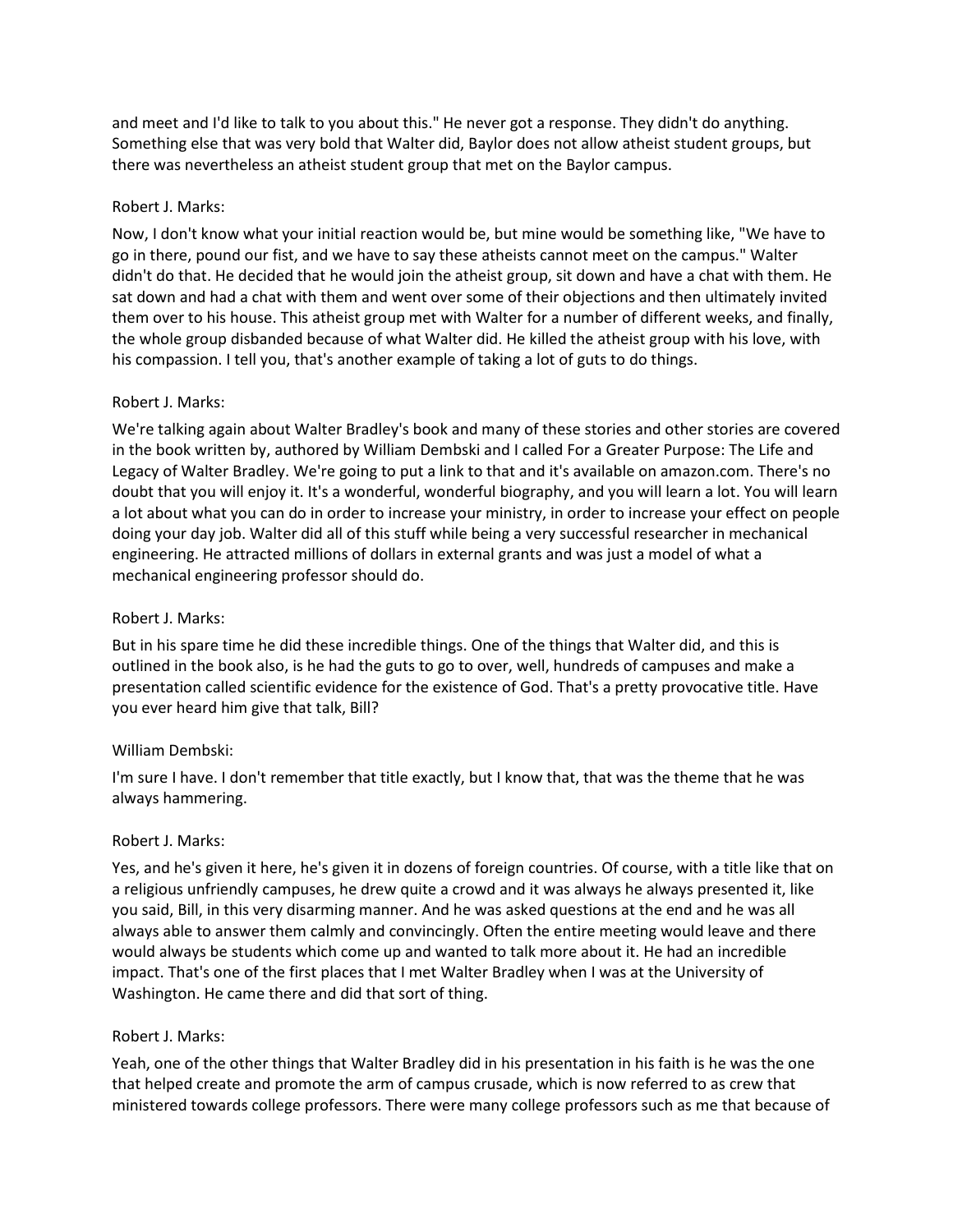the penalties of coming out with your faith and talking about faith and science publicly, you were afraid that you would get really ridiculed. He had been through this and he went to different campuses and talked to different professors, including myself, and said, "You need to come out of the closet." It was very exhilarating for me to do that at the University of Washington.

Robert J. Marks:

Because one of the things that I found out is when I was very vocal about expressing my faith, that people gave me more respect. It was kind of like if I was ashamed of it, they would come and kick me in the chins and bullying me and things of that sort. Yes, the book is For a Greater Purpose: The Life and Legacy of Walter Bradley. The book is published by Erasmus Press, which is a imprint that Bill Dembski owns, right?

William Dembski:

Right.

Robert J. Marks:

Yeah, so tell us about Erasmus Press? You have another book coming out with Erasmus Press, which I look forward to reading and it has something to do with baseball. What's the deal?

William Dembski:

Well, Erasmus Press is an imprint, so it's actually Influence Publishers is the publishing house and it's a small publisher but we try to do interesting things. The baseball book is titled Dalko: The Untold Story of Baseball's Fastest Pitcher. It was about five years ago that I have an interest in the game, I have a son who plays, who's a pitcher and really good-

Robert J. Marks: Did you used to play baseball?

William Dembski:

I never really... I enjoy just hitting it around a sand block, but never anything formal but-

Robert J. Marks:

But your son, Will, is quite a pitcher I understand.

William Dembski:

He's good, and so he made it first team all state in high school, I think, two years running. So he's real good. Anyway, love the game, and so you always wonder who brought the hottest heat? Who had the most gas? Who could throw the ball the hardest? The overwhelming testimony, as you start looking into it, it was a fellow named Steve Dalkowski. He was born 1939. He died actually of COVID.

Robert J. Marks:

Really?

William Dembski: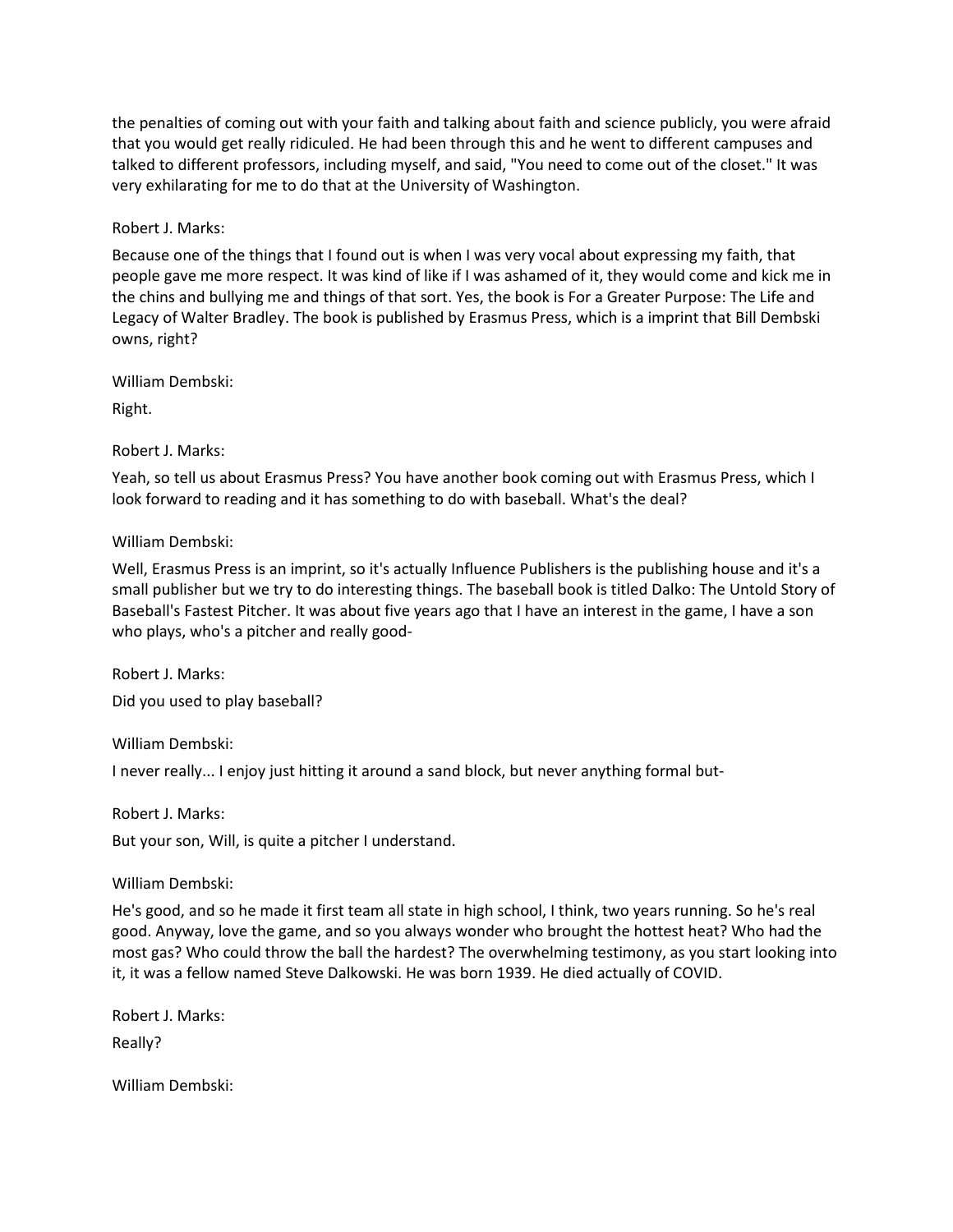Yeah, but the thing is he played for New Britain, Connecticut in high school. Then within a week of his 18th birthday in 1957, all 16 teams at the time, there were the eight in the National League, eight in the American league, were looking to recruit him but he signed on with Baltimore. The estimates are that he was hitting 110 miles an hour. People who caught him and who also caught Bob Feller, who saw Nolan Ryan pitch, the fastest recorded pitch with any modern technology is Nolan Ryan. It was, I think, about 101 near the plate, and so when you extrapolate back, it's about 108. But people who saw Ryan pitch, saw Koufax, saw Bob Feller, they all say that Dalko was faster and even a lot faster.

# William Dembski:

It's just an interesting story. What makes it also interesting is that he had this phenomenal arm. He was not particularly big, he was 170 pounds, maybe 5'11, but he had this once in a century arm. The other thing though is he couldn't control it. There are times he could, he pitched in high school back to back no hitters, and then he could walk as many as he struck out. He could strike out 18 in a game, walk 18 and lose eight to three or something like that.

## Robert J. Marks:

It reminds me of, who was it, Charlie Sheen played Wild Thing and he was Wild Thing. What was the movie? Do you remember?

William Dembski: Was it Major League or was it?

Robert J. Marks: Yeah, Major League, I believe it was. Yes.

## William Dembski:

Then there was Nuke LaLoosh in Bull Durham is modeled on Steve Dalkowski. Ron Shelton, the screenwriter for that, played Minor League Ball and knew of Dalko. So Dalko was... Steve Dalkowski was the inspiration for the Nuke Laloosh character played by Tim Robbins. Yeah, so it's a fascinating story. The thing is he never made it into the majors. In fact, after six years in the minors, he was just at the point. In 1963, he was pitching against the Yankees. It was, finally, he was settling down and I think he had struck out Roger Maris, he had struck out some major Yankee players in the exhibition, and he blew out his elbow.

Robert J. Marks: Oh, is that right?

## William Dembski:

Blew it out is perhaps overstating it, but it seemed that he was never quite the same. Then he was just at the point, I mean, probably the next week he would've made it into the majors. So there's a Greek tragedy aspect to it. The Eucharist who flies too high and comes tumbling down. The Tantalus where all the goodies are always just out of reach. Sisyphus is always almost getting up to that precipice and then it just comes tumbling down. It's a fascinating story. I don't think there's anything quite like it, and it is... I'm convinced that, and I think my co-authors are, and we were tracking down people who are getting close to 100 years old now who remembered him, and the overwhelming testimony is none faster.